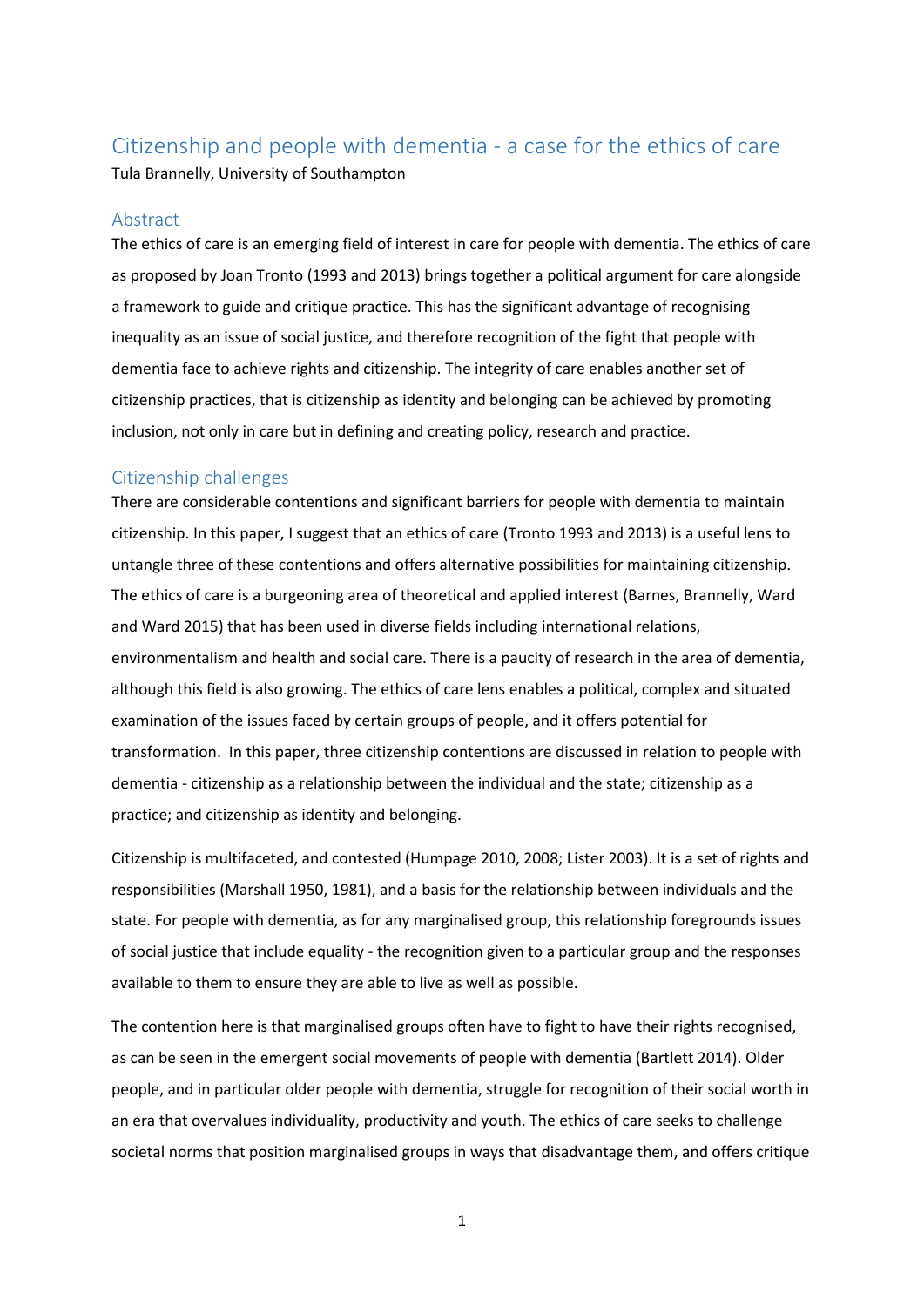of policy and practice decisions based on these social norms. A key aspect of the ethics of care is the avoidance of oppression.

The second contention is that citizenship is actively practiced (Lewis 1998, Österholm and Hyden 2014). Here, the contention is that the ideal citizen is a person who independently meets their responsibilities and has autonomy. However, this excludes and marginalises all groups of people who are unable to meet this ideal, including young people (Hart 2009), and some people with disabilities. Instead, Lanoix (2007) suggests that citizenship is based on the condition of being human and relational to others.

As a guiding principle in health and social policy, independence is problematic as people live interdependent lives in complex social networks, where networked care involves paid and unpaid caregivers (Barnes 2015). The status given to independence and autonomy reinforces inability where capacity is lost, which holds little reality to how people make decisions about themselves and their loved ones in their lives. If decision making is considered relational rather than individual and selfdetermined then the emphasis on loss is minimised and relational decision making becomes the objective.

Inclusion of people with dementia in decisions about their care remain the responsibility of care providers (Brannelly 2006). The ethics of care challenges the dichotomy of dependence and independence in recognition of the role of care that we all give and receive in our lives, favouring instead that all humans are interdependent. It is impossible to reach adulthood without care, and we need elevated levels of care form others when experiencing vulnerability (Tronto 1993).

Another aspect of citizenship is that it is a sense of identity and belonging in communities (Stevenson 2003, Jones 1994). The third contention is that maintaining identity and remaining in communities is not the focus of meeting needs as services elevate the assessment and avoidance of risk (Bailey, Clarke, Gibb et al 2013) at odds with what people with dementia and their families may want from care providers. People with dementia have long biographies of involvement in their communities and the fulfilment of roles through work and family, caring for other and receiving care. Understanding responses offered by care providers to support people within their relational lives is possible through the integrity of care analysis offered by the ethics of care (Tronto 1993 and 2013).

In this paper, I discuss these three aspects in turn. First, the political positioning of people with dementia is discussed alongside the marginalisation and exclusions that are experienced in order to consider what political responses are required. This is a sketch of the issues facing people with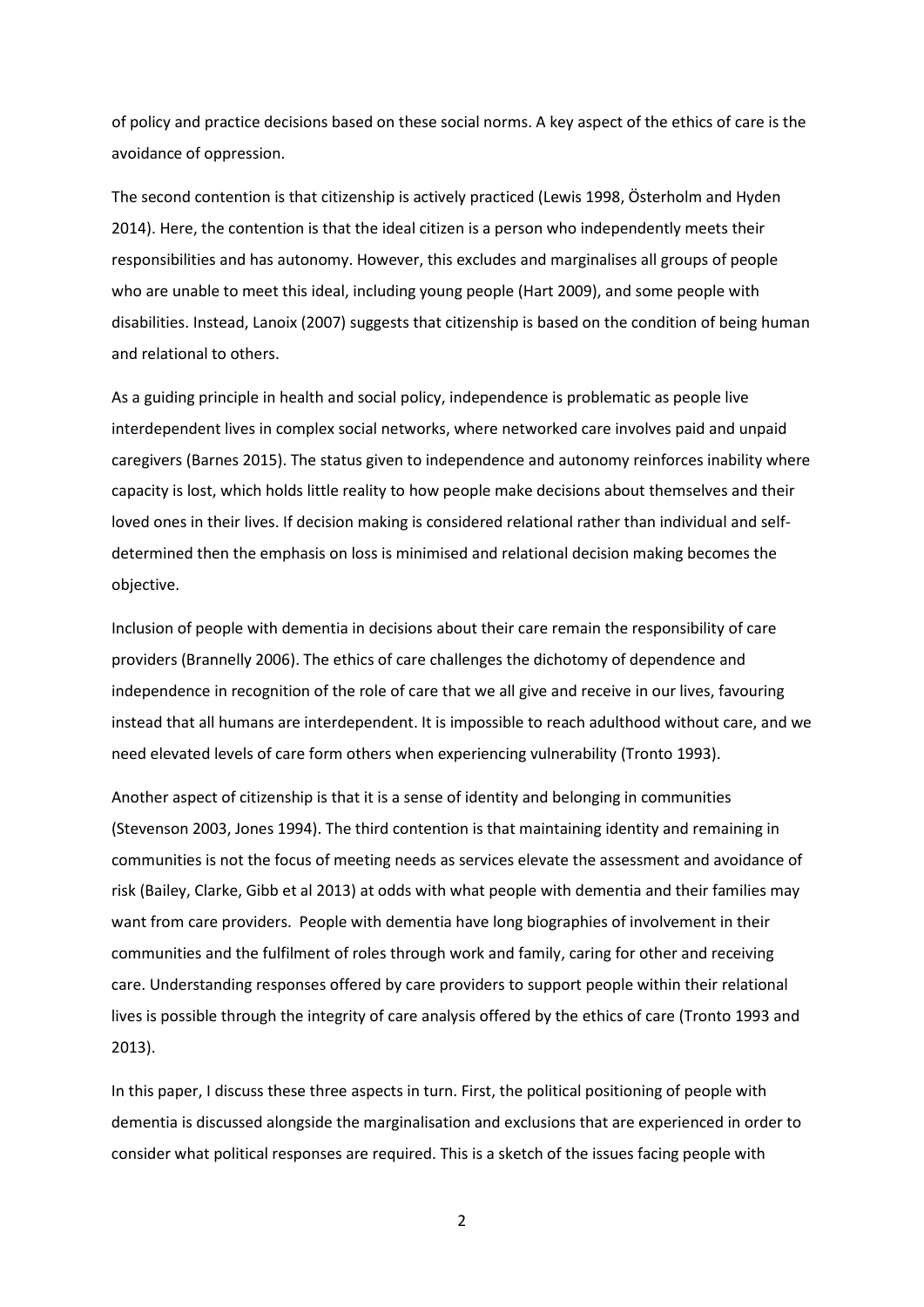dementia and their families, and the ways that care are currently organised to meet need. Second, the practice of citizenship is currently hampered because dependence is associated with protection rather than the active citizenship of involvement and this is discussed in relation to the way policy influences practice. Thirdly, the integrity of care is described as a means for promoting active citizenship as a practice by centralising the experiences of people giving and receiving care (Tronto 1993 and 2013).

#### Citizenship, social justice and the ethics of care

'*Citizens are not equal by virtue of being declared equal, but through an elaborate social process through which they become equal*' (Tronto, 2013, p120).

The ethics of care is a way of thinking about the world, in which complex interdependencies are borne out through relationships between people (Tronto 1993), a counter current to the dominant neoliberal discourse that overvalues individualistic, self-autonomous and self-interested actions (Tronto 2013, Barnes, Brannelly, Ward and Ward 2015). Recent developments in the ethics of care (Tronto 2013, Barnes 2012) have called for a reconnect with the political feminist concerns of care ethics such as equality, justice and the avoidance of domination (Tronto 2013, Barnes, Brannelly, Ward and Ward, 2015). In this section a brief overview is provided of the political aspirations of care ethics, the definition of care provided by Tronto and Fisher (1993) and the integrity of care that can guide and critique care practices.

In order to move toward social justice, recognition is required of the inequalities faced by particular social groups. The ethics of care seeks out those injustices by knowing the experiences of those who live them, and examines potential avenues of renewal. Micro level analysis provided by qualitative methodologies of the experiences of the social group enable a detailed and informed response to addressing injustice, bringing together multiple layered analyses to inform and understand how to make life more tolerable in difficult circumstances.

Tronto (1993) in her book Moral Boundaries, converged care and politics. Care is defined as (1993, p 103):

On the most general level we suggest that caring can be viewed as a species activity that includes everything we do to maintain, continue and repair our 'world' so that we can live in it as well as possible. That world includes our bodies, ourselves and our environment, all of which we seek to interweave in a complex, life-sustaining web

This definition is intentionally broad, inclusive and relational to reflect the significance given to interdependence in the ethics of care – that all humans are dependent on care and all human give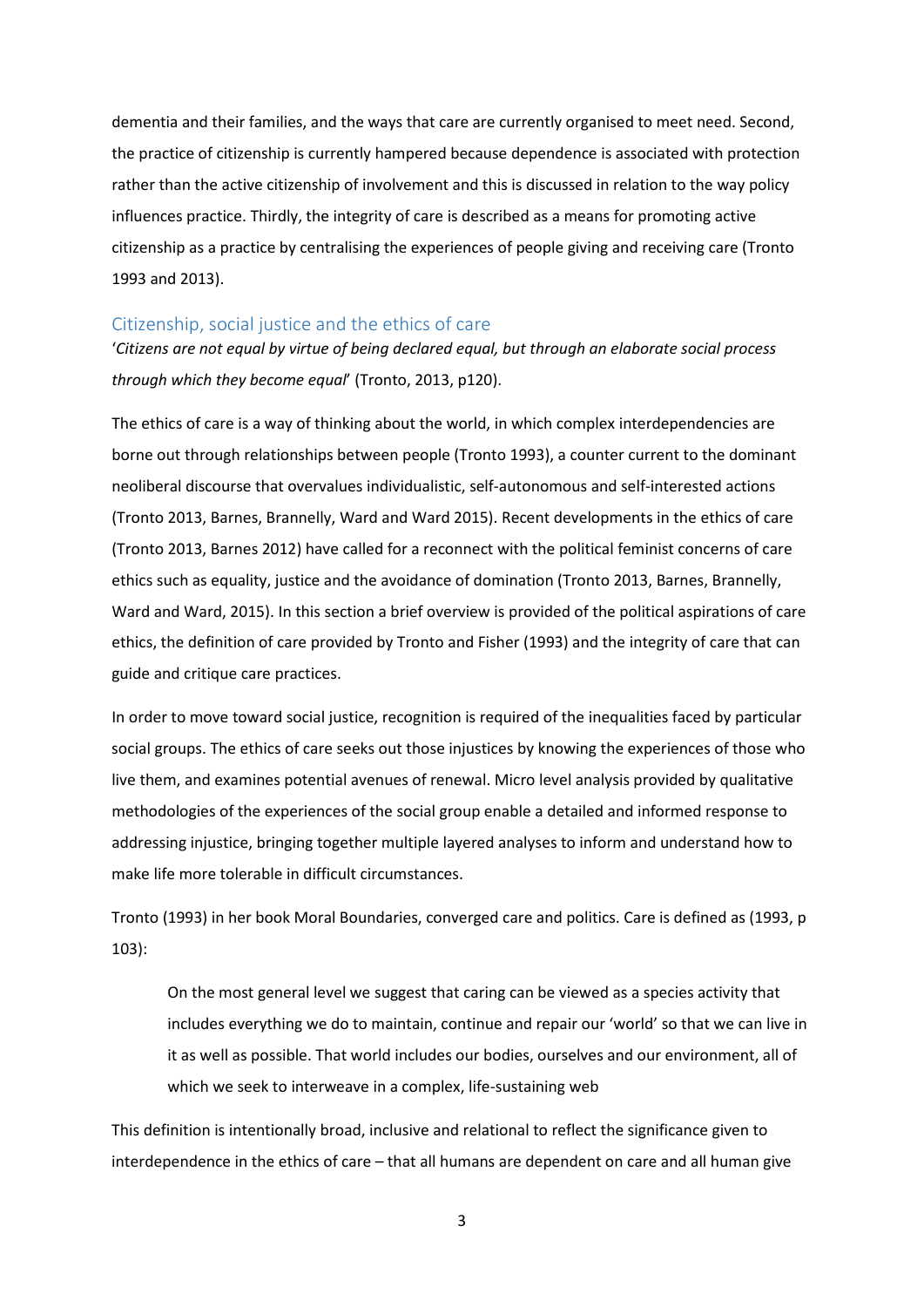care. Interdependence underpins the integrity of care to avoid individualised prioritisation of need and looks to acknowledge the needs of all involved in providing care.

### The integrity of care

The integrity of care was developed by Tronto in 1993 and added to by Sevenhuijsen (1998) as a way of critiquing and guiding caring practices. It initially had four phases – attentiveness, responsibility, competence and responsiveness, with a fifth added, solidarity in 2013. Sevenhuijsen added trust as an essential component in relationships. Care practices are relational and include the involvement of formal care providers alongside others involved in care. When services become involved and care networks are opened up to assessment and subsequent interventions, service providers need to understand how care operates within the network to support it (Brannelly 2015). Understanding needs includes those of the person seen as the primary care –receiver alongside the needs of others including those providing services. The phases of caring are:

- Caring about. Attentiveness. At this first phase of care, someone or some group notices unmet caring needs. If attentiveness is not present then the other elements of care ethics cannot be practiced. Openness, recognition, respect for identity and diversity are required. In care situations the needs of all are noted, and the course of action taken can be measured against these to understand whose needs have been met.
- Caring for. Responsibility. Once needs are identified, someone or some group has to take responsibility to make certain that these needs are met. Assuming responsibility to act on the basis of the needs identified in attentiveness requires 'judging with care'. Attempting to meet needs but not actually meeting needs indicates a failure of responsibility.
- Care-giving. Competence. The third phase of caring requires that the actual care-giving work be done. Requires allocation of resources and access to services.
- Care-receiving. Responsiveness. Once care work is done, there will be a response from the person, thing, group, animal, plant or environment that has been cared for. Observing that response and making judgements about it (for example, was the care sufficient, successful, complete?) is the fourth phase of care. Note that while the care-receiver may be the one who responds, it need not be so. Sometimes the care-receiver cannot respond. Others in any particular care setting will also be in a position, potentially, to assess the effectiveness of the caring act(s). And, in having met previous caring needs, new needs will undoubtedly arise.
- Caring with. Solidarity. This final phase of care requires that caring needs and the ways in which they are met need to be consistent with democratic commitments to justice, equality and freedom for all. Trusting and empathetic relationships are required.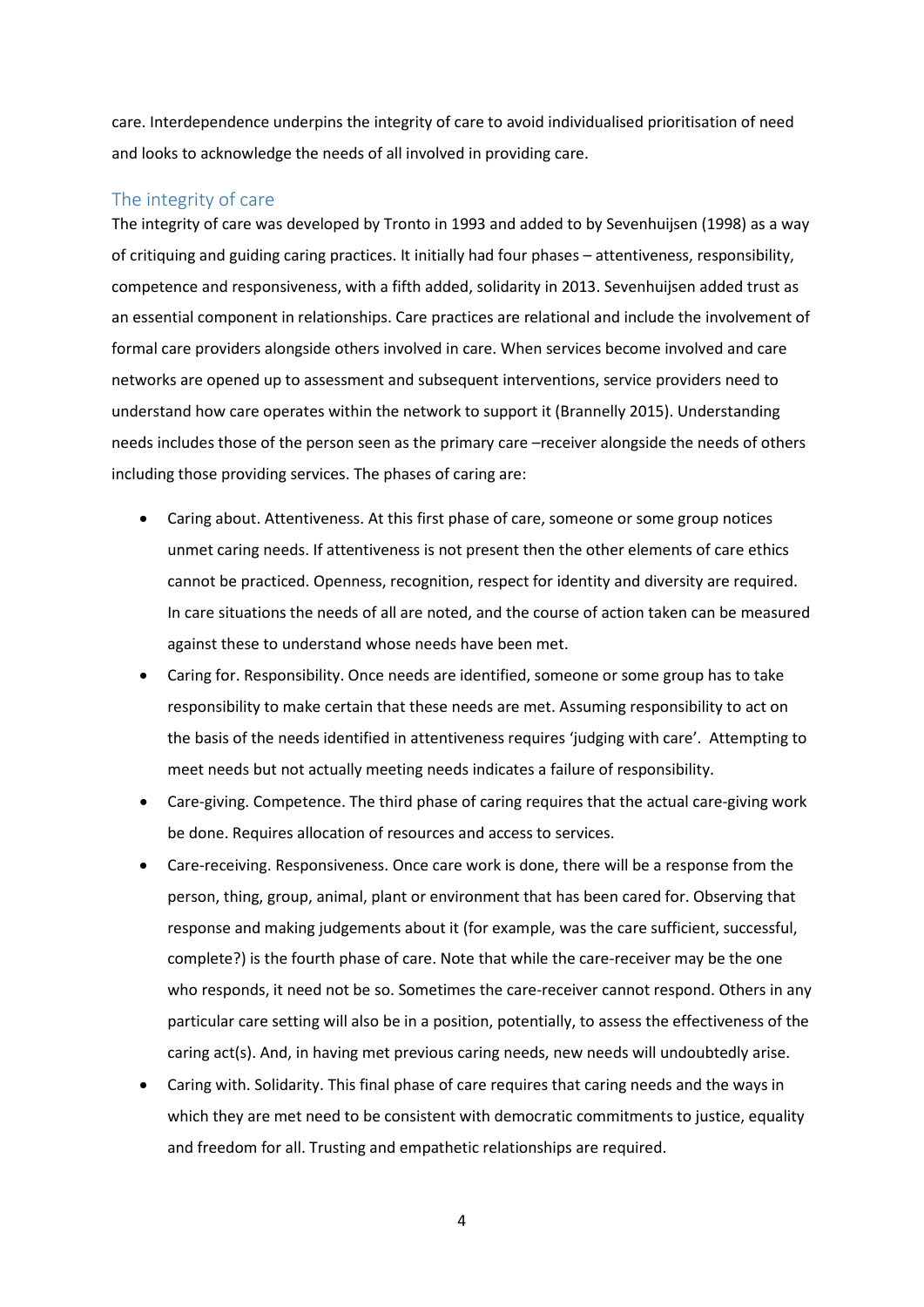In the next section of this paper, the citizenship contentions are discussed underpinned by the principles of the ethics of care.

#### Equality and social justice

As citizenship is predicated on social justice, it is fitting to examine the inequalities that currently influence the experience of dementia. These include issues of gender, socioeconomics and resource allocation.

Erol, Brooker, and Peel (2015) identified that women are disproportionately affected by dementia as they live longer, they are more likely to experience dementia, women are more often unpaid carers for others, or in low paid care work in residential settings. Evidence is emerging regarding the gender and 'race' differences in the experience of dementia (Botsford, Clarke and Gibb 2011). In the United States, there are higher rates of dementia among older black people than white people, for which socioeconomic status is recognised as a risk factor (Yaffe et al 2013). Russ *et al* (2013) found a link between early school leaving age and the development of dementia in women, also attributed to lower social class. More generally, older women face financial hardship in older age, not having had work pensions, which is significant when state service provision is shrinking, such as in the UK.

The provision of care for people with dementia has raised significant issues about the types, organisation and quality of care available to people with dementia and their families, locally and globally. This constitutes an issue of 'public and political concern whose social dynamics operate at local, national and transnational levels' (Williams 2001, p. 487). Access to services, getting the right level of service at the right time to support the needs of the person with dementia and their family are key to living well with dementia.

In these times of austerity, it is clear the financial hardships associated with inequalities in health are exacerbated (Arber, Fenn and Meadows 2014). Access to services has diminished, and there is an increased expectation of people resourcing their service use. Emphasis on self-care and self-funded options for care are a concern for the citizenship of people who are less well-resourced to meet the costs of their own care. Older people living in poverty are already priced out of retirement housing, the benefits of which allow for people to plan to increase the help they may need as they age (Aldridge, Kenway and Pannell 2012). Equality of provision is essential to ensure acceptable services that are not a threat to the wellbeing of people with dementia, nor a concern to their families.

Pressures on social care for older people with dementia are prevalent. Lewis and West (2014) noted the increasing need for service provision due to the changing demography and less available informal care due to employment happening in (previously known as ) western countries. IN the UK,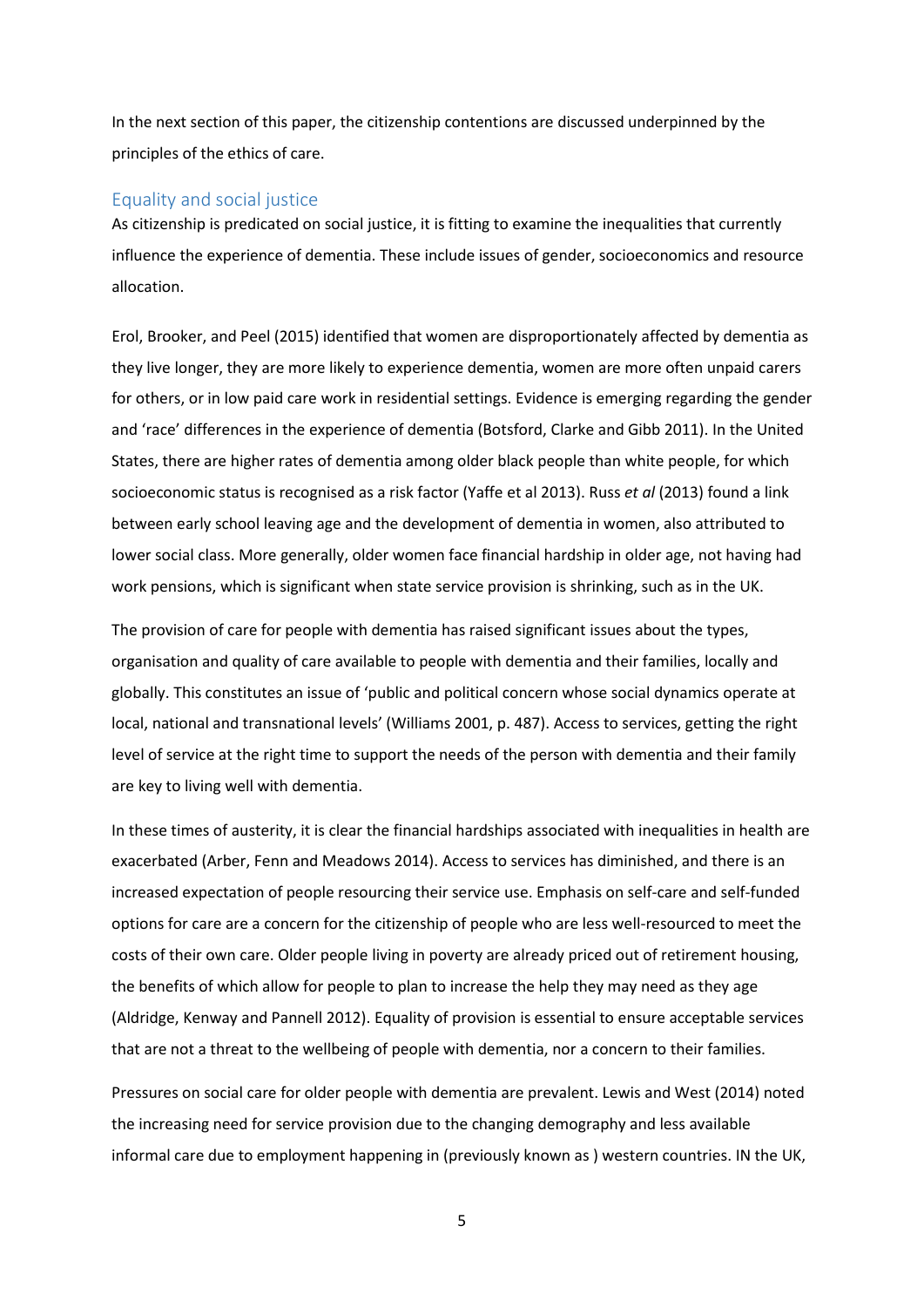eighty per cent of people in residential care have dementia, indicating increased and complex needs. Funding for social care has always been constrained, with staff paid poorly for work that is often emotionally and physically demanding, and difficult to do well. This political landscape of care calls for serious reconsideration of the implications for citizenship of older people, as Lymbery (2010) suggests the inadequate resourcing for adult social care is most significant.

#### Interdependence

The ethics of care provides a significant challenge to the emphasis placed on independence and dependence, favouring interdependence as a way of viewing the need for all people to give and receive care. As Lloyd states 'The value of an ethics of care perspective is that it does not differentiate between old (dependent) and young (independent) but sees dependency as inherent within the entire lifecourse and thus overcomes the tendency to regard older people as 'the other' (Lloyd, 2010, p 4). Dependence is often pathologised, and with it, passivity is reinforced (Tronto 2013).

Interdependence signifies the way that people make decisions about their lives, in relational autonomy (MacKenzie and Stoljar, 2000). People are categorised as care givers or care receivers, a construction of the welfare subject that freezes identity in a way that is neither true nor particularly helpful (Ward 2011). A person is denoted as a carer or a receiver of care, when in fact they may be both. Because we are vulnerable, does not mean that we do not provide care to others.

In health and social policy, independent people are offered 'choice and control' and dependent people are offered 'care and protection' (Barnes 2012). Any sign of dependence in this dichotomy positions people with dementia as de-authorised (Young 2011), passive and unable to contribute. Emphasis on independence reinforces individual autonomy, to be tested and denied to constitute a group who can be 'done to', reinforcing exclusion and denying citizenship.

If people are simply judged as unable to make decisions about their lives, the most basic of human rights are contravened - a person may be detained, or given treatment against their will (Drew et al 2011). To borrow from a discussion about similar issues in mental health service provision (Brannelly 2015), if human rights that constitute the taken for granted ascription of citizenship are removed, then the attribution of citizenship per se, is in practice, conditional on mental state as defined by clinical services. Individual 'rights to' are eclipsed by institutional 'control of' and 'control of' is, at least for some, experienced as oppression (Brannelly 2006, Owen and Floyd, 2010).

Choice is required throughout caring experiences for people with dementia and their families, to make decisions about what fits their needs. This includes how the response to care is anticipated and experienced, and what actually happens when care is provided. Having control means that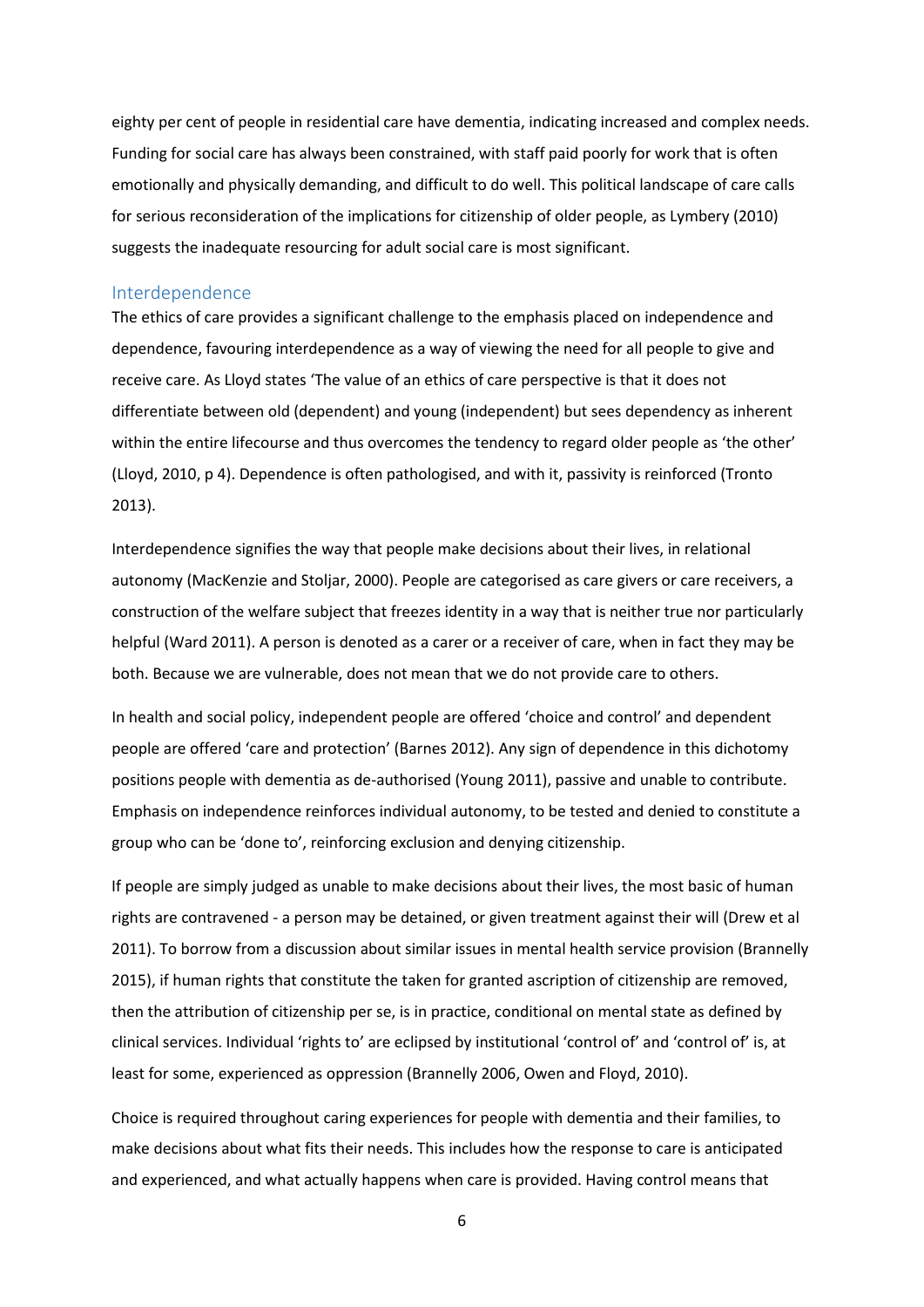choices can be reviewed and decisions revised. That this is practiced following the integrity of care means that these changes to care practices are realised.

The need for protection is acknowledged as required in the face of a life-threatening risk that requires immediate action in the short term, until a longer term solution is found. Protection needs to be stated and understood as practices that impinge on human rights, that people may well object to protection on those grounds, and therefore that the reaction of the care receiver to care provided needs to be understood in these terms. Even when protection is necessary, people are still able to be given choice and control to influence elements of practice so that they are more consistent with their wishes and those of their family.

Work of this kind is based in a relationship in which there is an understanding of the people and their relationships, the messy complexity of life. Choice, control, care and protection require dialogic care, a longstanding conversation about the experiences of life in distressing circumstances for which it is necessary to make the best of an unsatisfactory situation, or as (Kittay 1999, p157) states 'dialogic care without words'.

#### The possibilities of the integrity of care for active citizenship

Fortunately, the current emphasis is on avoiding oppressive experiences. More recently, people with dementia have been reconstructed as active citizens with human and social rights (Bartlett and O'Connor 2007, 2010), an evolving practice that is historically and socially situated (Nedlund and Jonas 2015). In terms of identity and belonging as a citizen, social care is essential in maintaining ties to enable wellbeing and reciprocity. Accordingly, supportive social care is underway. In the UK, peer support is emerging through the National Dementia Strategy (Keyes et al 2014) in line with what is available to others with disabilities. Care networks are recognised as essential supports that enable people with dementia to live well (Ward, Howorth, Wilkinson et al 2011), and community based initiatives that promote inclusion.

Care practices are relational, and opportunities arise for various forms of practice that may uphold rights, sustain citizenship or may conversely be a cause of oppression. As one of the central tenets of an ethics of care is to avoid domination and the experience of oppression, some form of guidance for practice is welcome. That guidance is available using the integrity of care.

The invisibility that has historically been attached to a diagnosis of dementia has meant that people with dementia have been rendered invisible in health and social care decisions. Attentiveness requires that the needs of all in the care collective are acknowledged in order to understand how to proceed with care in order to meet those needs. If meeting the needs of all involved in not possible due to direct conflict, then other measures are required to address these conflicts. Attentiveness can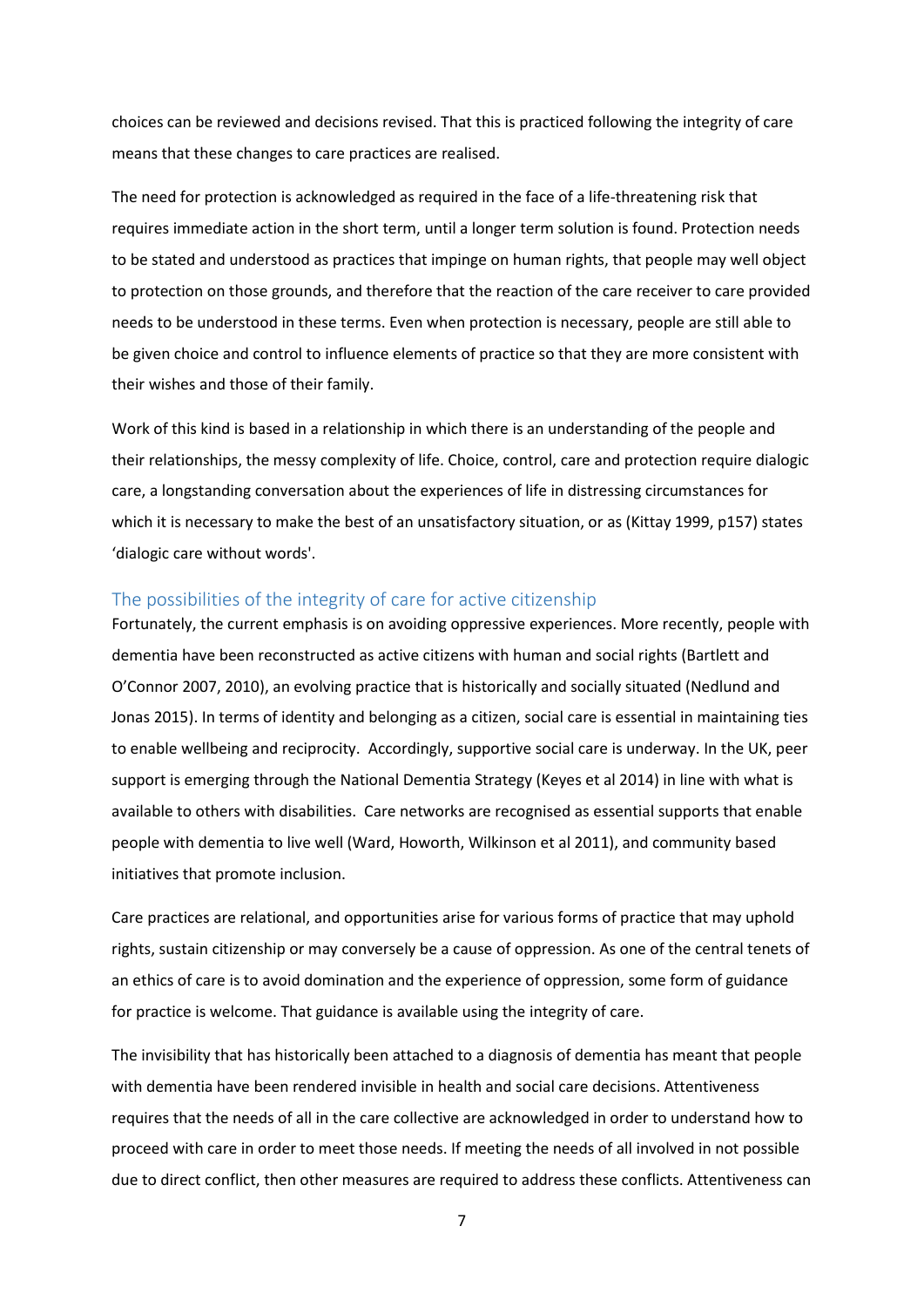also review care to see whose needs are met through the decisions taken. An example may be that a practitioner believes that a daughter is overburdened looking after her father at home and considers residential care as the correct placement, while the family are willing to continue as they are. If a decision is to place the person with dementia in residential care, it is the needs of the practitioner that are met through this plan. If the person remains at home with increased care provision to help the daughter provide care, then the needs of the person with dementia and the daughter are met.

Attentiveness can be practiced with or without the direct involvement of the person with dementia. If the person is unable to contribute to the discussion then additional care is needed to consider the potential impacts of the decisions that are made, and additional attention paid to how the person with dementia responds to care changes. Responsiveness enables care to be reviewed according to the preferences of the person and care activities altered and reviewed to meet needs better.

The ethics of care recognises the vulnerability of the care receiver in the care collective, and calls for particular attention to be paid to their needs. In the care collective, paid carers often do not state their needs explicitly, which would help people understand the processes through which protective decisions are made.

In the ethics of care competence is about the ability to meet needs once they have been identified, and responsibility to meet needs ensures that those needs are met. Having the right resources is key to being able to meet needs. One aspect of care that is crucial for people with dementia is care staff having the right amount of time to spend with the person to ensure that needs are met. Take for example in England, the work of domiciliary care workers who are expected to spend a maximum of 15 or 20 minutes with a person to complete daily care. This has been widely criticised as woefully inadequate. An ethics of care perspective would be that this is an advocacy issue for resources to help people do their caring activities well.

The addition of solidarity in 2013 was welcome as it grounds the aim of care provision as aligned with the aspirations of people with dementia – that is to remain and belong in communities to, in total or part, fulfil their roles that give them meaning in everyday life. This is a connection to a place and people and enables people to have a sense of identity and belonging that is so critical in maintaining citizenship and avoiding exclusion.

#### An ethics of care for people with dementia

Further consideration is required to provide more nuanced understanding of the inequalities and social justice issues faced by people with dementia. Recognition of vulnerability means that additional rights are required for people with dementia in order to address not only discriminations that are currently faced, but to improve the situation of people with dementia in need of care. Care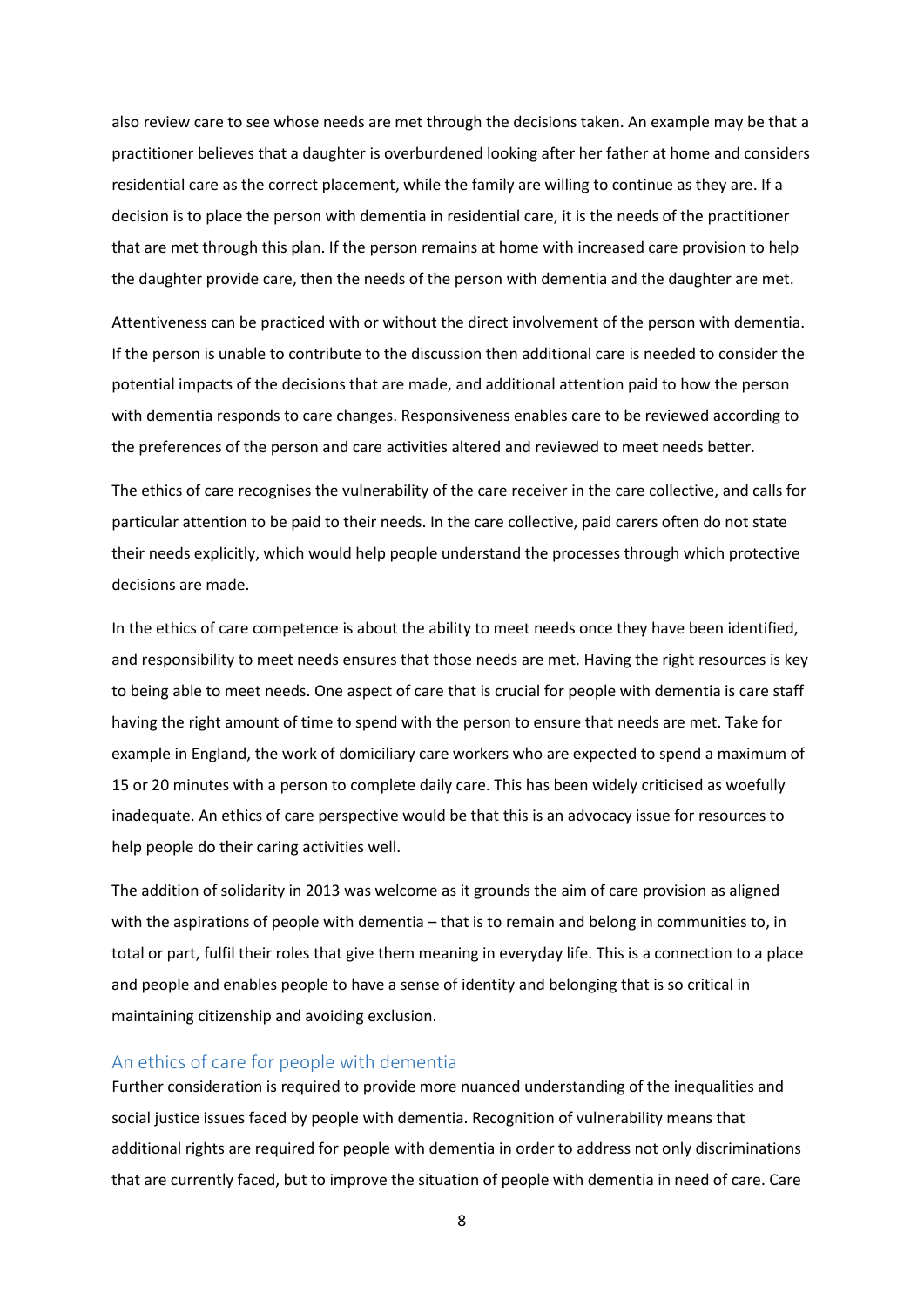decisions made in the context of shared decision-making avoid reinforcing inability and prioritising one set of care needs over another and promotes active citizenship.

Swaffer (2015) described 'prescribed disengagement' where she was given well-meaning but misguided advice about how to conduct her life post diagnosis. She was advised to live a quiet and non-challenging life, an antithesis to living well with dementia and to maintaining citizenship. An ethics of care analysis would distinguish that it is the responsibility of society to create the space and place for people with dementia to contribute, consistent with a social citizenship approach.

User involvement requires organisations that support people who use services and are able to recognise need at a personal level alongside the need to promote political action to make change. This approach is consistent with democratic cultural pluralism (Young 2011); identity based politics brought to the fore by a myriad of social groups to create change. Activism of this kind are acts of citizenship (Bartlett 2014, Isin 2008) where people with particular experiences are politically engaged to make the kinds of changes for future service users that they desire. The integrity of care can be used to guide participation of people with dementia by being attentive to the motivations for participation, responsible to those aims and ensuring those facilitating participation are equipped to do so (Barnes, Brannelly, Ward and Ward 2015).

Substantial movements have changed the landscape of the experience of dementia markedly. People with dementia tell us that those movements have not yet gone far enough (Swaffer 2015); more involvement of people with dementia in policy making, research and practice development is required (McCabe and Ellis Bradley 2012). Swaffer's editorial (2015) describes another pertinent aspect of living with dementia; that the diagnosis and service provision form a part of life, but are not life itself. People with dementia have various strengths and challenges that influence how they navigate the uncertainties of their impairments, alongside the caring relationships in which they are embedded. Part of that history may well be levels of inclusion or marginalisation that shape the experience of older age and/or living with dementia. Part of the challenge to care providers is working with these intricacies, and responding well to older people in a way that connects with and makes people feel cared for and accept service provision that meets needs.

The ethics of care is a way of thinking about the world that brings together issues of societal marginalisation and inequality alongside guidance for practice. When considering the future of services for people with dementia and how to promote citizenship that frames rights based approaches alongside justice and care, the ethics of care creates the space for the personal and political to be considered together for meaningful renewal and change.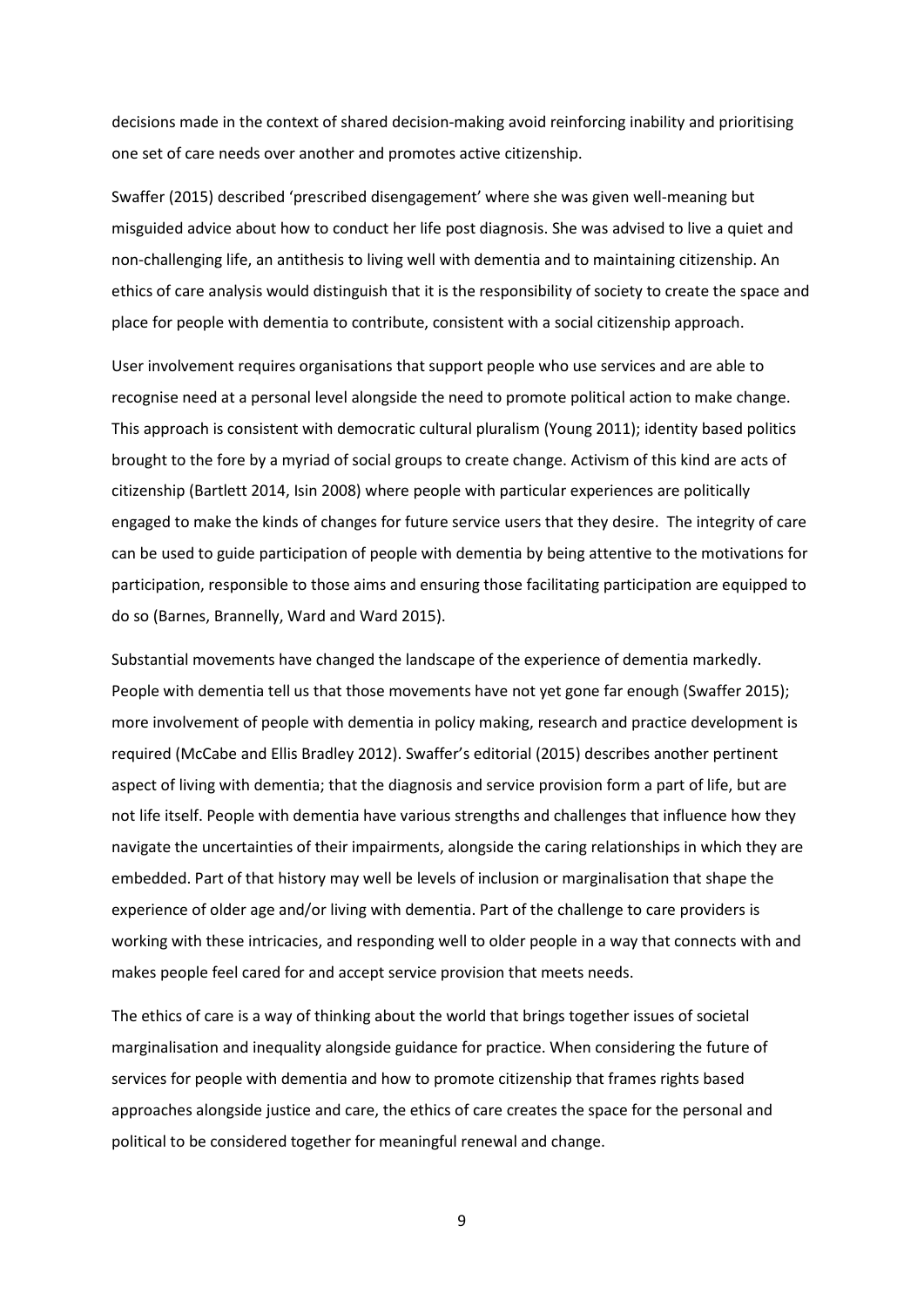Acknowledgement. Thanks to the reviewers of an earlier version of this article and to Ruth Bartlett for helpful comments.

#### References

Aldridge H, Kenway P and Pannell J, (2012) *Who can afford retirement housing*? York, Joseph Rowntree Foundation.

Arber, S., Fenn K, Meadows R. (2014). Subjective financial well-being, income and health inequalities in mid and later life in Britain. *Social Science and Medicine* 100: 12-20. DOI: 10.1016/j.socscimed.2013.10.016

Bailey C, Clarke CL , Gibb C, Haining S, Wilkinson H and Tiplady S. (2013) Risky and resilient life with dementia: review of and reflections on the literature, *Health, Risk & Society*, 15:5, 390-401, DOI: 10.1080/13698575.2013.821460

Barnes M (2012) *Care in Everyday Life*, Policy Press, Bristol.

Barnes M, Brannelly T, Ward L and Ward N (2015) (Eds) *Ethics of Care, Critical Advances in International Perspective*, Policy Press, Bristol.

Bartlett R (2014), Citizenship in action: the lived experiences if citizens with dementia who campaign for social change. *Disability and Society*, 29:8, 1291 – 1304, DOI 10.1080/09687599.2014.924905

Bartlett R and O'Connor D (2010), *Broadening the Dementia Debate: Toward social citizenship*, Policy Press, Bristol.

Botsford J., Clarke C.L. and Gibb C.E. (2012) Dementia and relationships: experiences of partners in minority ethnic communities. *Journal of Advanced Nursing* 68(10), 2207–2217. doi: 10.1111/j.1365- 2648.2011.05905.x

Brannelly T. (2006), Negotiating ethics in dementia care: An analysis of an ethic of care in practice." *Dementia* 5(2): 197-212.

Brannelly T (2015), Mental health service use and the ethics of care: in pursuit of justice, in Barnes M, Brannelly T, Ward L and Ward N (2015) (Eds) *Ethics of Care, Critical Advances in International Perspective*, Policy Press, Bristol.

Drew, N., Funk M, Tang S et al. (2011). Human rights violations of people with mental and psychosocial disabilities: an unresolved global crisis. *The Lancet* 378(9803): 1664-1675.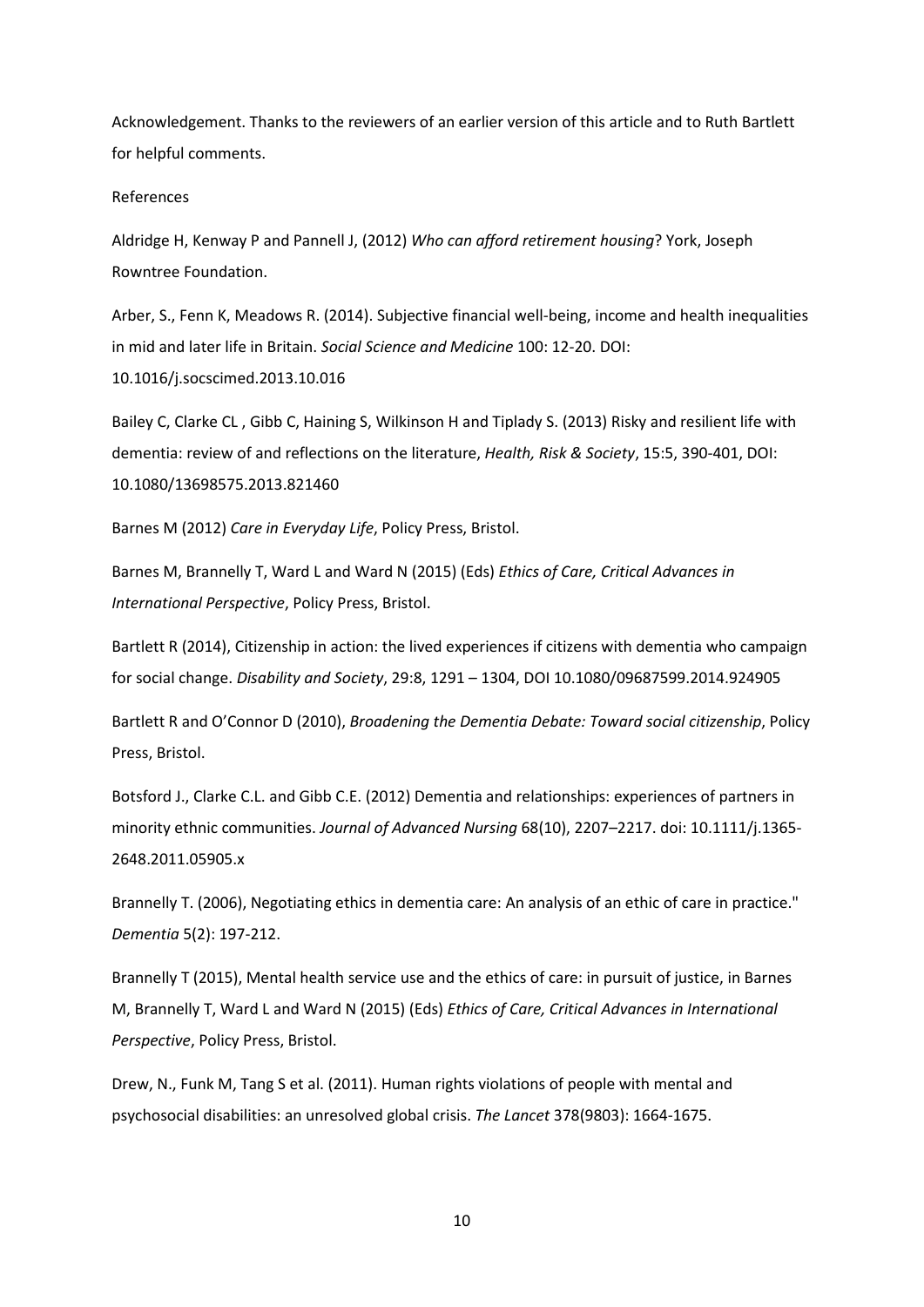Erol R, Brooker D, Peel E. (2015), *Women and Dementia, A Global Review*, London, Alzheimer's Disease International.

Hart S. (2009), The 'problem' with youth: young people, citizenship and the community. *Citizenship Studies*, 13: 6, 641 – 657.

Humpage L (2010), *New Zealand Attitudes to Social Citizenship in the context of Neoliberalism*, Executive Summary, Department of Sociology, University of Auckland.

Humpage L. (2008), Talking about citizenship in New Zealand, *Kōtuitui: New Zealand Journal of Social Sciences Online*, Vol. 3: 121–134, doi: 1177–083X/08/0302–0121.

Isin E (2008) Theorising Acts of Citizenship, in Isin E and Nielsen G.M. (2008) *Acts of Citizenship*, Zed Books, New York.

Jones K. (1994) *The Making of Social Policy in Britain, 1830 – 1990*, second edition, London, Athlone Press.

Kittay E.F. (1999), *Love's Labor. Essays on Women, Equality and Dependency*. London and New York: Routledge.

Lanoix, M. (2007), The Citizen in Question. *Hypatia*, 22(4), 113 - 129.

Lewis, G. (1998), Citizenship. In G. Hughes (Ed.), *Imagining welfare futures* (pp. 103 - 150). London: Routledge/Open University Press.

Lewis, J. and A. West (2013). Re-Shaping Social Care Services for Older People in England: Policy Development and the Problem of Achieving 'Good Care'. *Journal of Social Policy* 43(01): 1-18.

Lister R. (2003), *Citizenship: Feminist Perspectives*. Basingstoke: Macmillan.

Lloyd, L. (2010). The Individual in Social Care: The Ethics of Care and the 'Personalisation Agenda' in Services for Older People in England. *Ethics and Social Welfare* 4(2): 188-200.

Lymbery, M. (2010). A new vision for adult social care? Continuities and change in the care of older people. *Critical Social Policy* 30(1): 5-26.

Mackenzie, C. and N. Stoljar, Eds. (2000). *Relational Autonomy: Feminist Perspectives on Autonomy, Agency and the Social Self*. Oxford, Oxford University Press.

Marshall, T.H. (1950), *Citizenship and Social Class*. Cambridge: Cambridge University Press.

Marshall, T.H., (1981). *The right to welfare and other essays*. London: Heinemann.